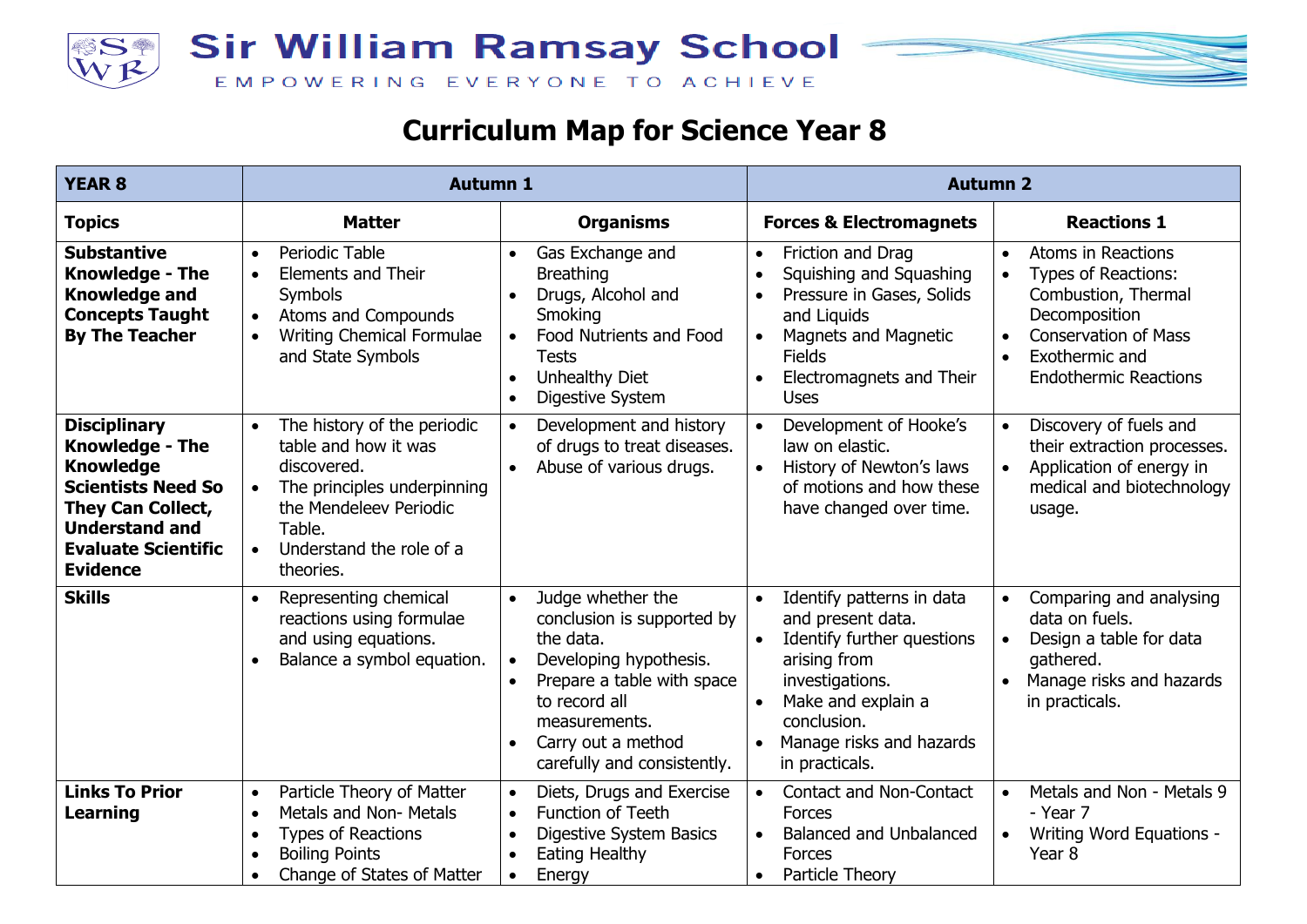|                              |                                                                                                                                                                                                                                                        |                                                                                                                                                                                                                                                       | <b>Gas Pressure</b><br>$\bullet$<br>Upthrust, Magnets<br>$\bullet$                                                                                                                                                                                                                   |                                                                                                                                                                                                                                                                                                                                |
|------------------------------|--------------------------------------------------------------------------------------------------------------------------------------------------------------------------------------------------------------------------------------------------------|-------------------------------------------------------------------------------------------------------------------------------------------------------------------------------------------------------------------------------------------------------|--------------------------------------------------------------------------------------------------------------------------------------------------------------------------------------------------------------------------------------------------------------------------------------|--------------------------------------------------------------------------------------------------------------------------------------------------------------------------------------------------------------------------------------------------------------------------------------------------------------------------------|
| Literacy/<br><b>Numeracy</b> | Use appropriate units and<br>$\bullet$<br>correct chemical<br>nomenclature.<br>Using correct case<br>$\bullet$<br>alphabets when writing<br>symbols.<br>Using models to explain<br>$\bullet$<br>theory.<br>Calculating percentages and<br>proportions. | Identify a pattern in data<br>from a results table or bar<br>chart.<br>Calculating mean.<br>Use the measuring<br>instrument correctly.<br>Drawing graphs.<br>$\bullet$                                                                                | Drawing and interpreting<br>$\bullet$<br>line graphs.<br>Comprehension of text<br>$\bullet$<br>regarding forces and<br>pressure.<br>Rearrangement of<br>$\bullet$<br>equations to calculate<br>pressure.<br>Targeted vocabulary<br>$\bullet$<br>instruction of tier2/3 key<br>words. | Comparing pros and cons<br>of fuels.<br>Targeted vocabulary<br>$\bullet$<br>instruction of tier2/3 key<br>words.<br>Etymology and<br>morphology of key words.<br>Calculating masses using<br>addition and subtraction.                                                                                                         |
| <b>Cross Curricular</b>      | Elements in Materials -<br>$\bullet$<br>Technology<br>Compounds Used in Food -<br>$\bullet$<br>Food Technology<br>Displaying Data - Maths<br>$\bullet$<br>Writing Reports - English<br>$\bullet$<br>Drawing Models - Art<br>$\bullet$                  | Drug and Alcohol Abuse-<br>Moral, Social and Ethical<br><b>Issues</b><br>Asthma and Other<br><b>Respiratory Diseases</b><br>No Smoking Campaign<br>$\bullet$<br>Nutrients in Food -<br>Technology<br>• Drawing Graphs and<br>Calculating Mean - Maths | Magnets as Materials -<br>$\bullet$<br>Technology<br>Electromagnets Used in<br>$\bullet$<br>Trains/Earphones/Cell<br>Phones - Engineering<br>Electromagnets in<br>$\bullet$<br>Loudspeakers/Cell Phones<br>- Technology<br>Forces and Their Uses -<br>$\bullet$<br>Technology        | Ice Pack in Treating Pains<br>Climate Change and<br>Global Warming -<br>Geography<br>Types of Fuels -<br>Geography<br><b>Ethical and Social Issues</b><br>of Burning Fuels<br><b>Energy Generation -</b><br>$\bullet$<br>Engineering and<br>Technology<br>Use of Fuels - Foods and<br>Technology<br>Writing a Speech - English |
| <b>Assessment</b>            | Low stake quizzes and mini checkpoints<br>$\bullet$<br>End of unit summative test<br>$\bullet$<br><b>ASSESSMENT 1: ORGANISMS AND MATTER</b>                                                                                                            |                                                                                                                                                                                                                                                       | Low stake quizzes and mini checkpoints<br>$\bullet$<br>End of unit summative test<br>$\bullet$<br><b>ASSESSMENT 2: FORCES, ELECTROMAGNETS AND</b><br><b>REACTIONS</b>                                                                                                                |                                                                                                                                                                                                                                                                                                                                |

| <b>YEAR 8</b>                       | <b>Spring 1</b>                    |                                                             | <b>Spring 2</b>                         |                                    |  |
|-------------------------------------|------------------------------------|-------------------------------------------------------------|-----------------------------------------|------------------------------------|--|
| <b>Topics</b>                       | <b>Earth</b><br><b>Energy</b>      |                                                             | <b>Genes</b>                            | <b>Waves</b>                       |  |
| <b>Substantive</b>                  | Global Warming                     | Work, Energy and Machines                                   | Natural Selection and<br>Charles Darwin | Sound waves, water waves           |  |
| Knowledge -<br><b>The Knowledge</b> | The Carbon Cycle<br>Climate Change | Energy and Temperature<br><b>Energy Transfer: Particles</b> | <b>Extinction and Preserving</b>        | and energy<br>Radiation and energy |  |
| and Concepts                        | <b>Extracting Metals</b>           | Energy Transfer: Radiation                                  | <b>Biodiversity</b>                     | Modelling waves                    |  |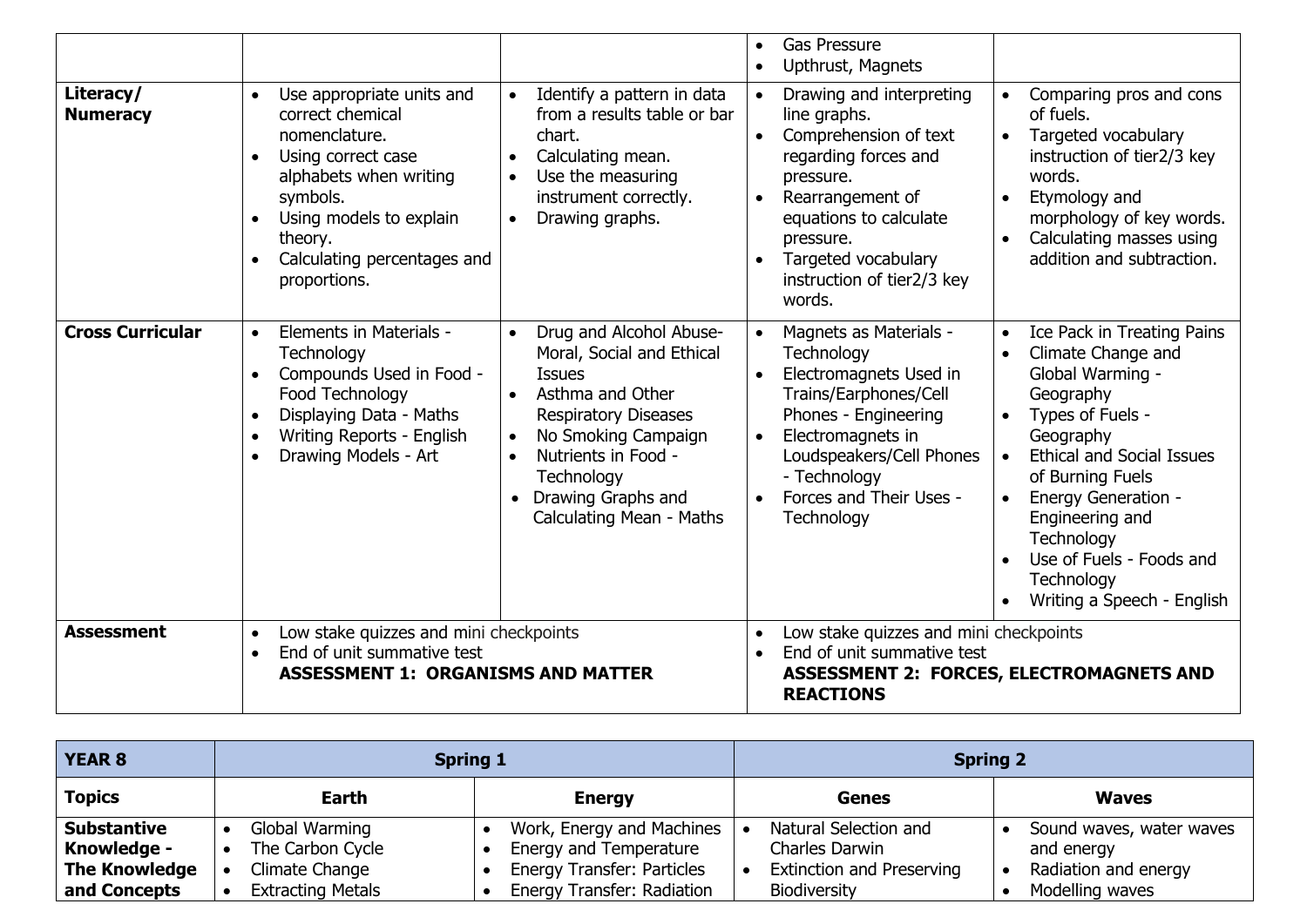| <b>Taught By The</b><br><b>Teacher</b>                                                                                                                                                              | $\bullet$                                        | Recycling                                                                                                                                                                                                                     |                                     | and insulation                                                                                                                                                                                                                   |                        | <b>DNA and Genetics</b><br><b>Genetic Modification</b>                                                                                                                                                                                                   |           |                                                                                                                                                                                                               |
|-----------------------------------------------------------------------------------------------------------------------------------------------------------------------------------------------------|--------------------------------------------------|-------------------------------------------------------------------------------------------------------------------------------------------------------------------------------------------------------------------------------|-------------------------------------|----------------------------------------------------------------------------------------------------------------------------------------------------------------------------------------------------------------------------------|------------------------|----------------------------------------------------------------------------------------------------------------------------------------------------------------------------------------------------------------------------------------------------------|-----------|---------------------------------------------------------------------------------------------------------------------------------------------------------------------------------------------------------------|
| <b>Disciplinary</b><br>Knowledge -<br><b>The Knowledge</b><br><b>Scientists Need</b><br><b>So They Can</b><br>Collect,<br><b>Understand</b><br>and Evaluate<br><b>Scientific</b><br><b>Evidence</b> | $\bullet$<br>$\bullet$<br>$\bullet$              | Exploring evidence that<br>suggest global warming<br>caused by human activity is<br>causing climate change.<br>History of recycling<br>materials and its<br>importance.<br>History and development of<br>renewable resources. | $\bullet$<br>$\bullet$              | History of the atom<br>regarding radiation and<br>energy.<br>Steam engines and other<br>machines history in<br>thermodynamics.<br>Development of methods to<br>prevent heat loss by<br>conduction, convection, and<br>radiation. | $\bullet$<br>$\bullet$ | DNA history and discovery.<br>Role of different scientists in<br>the discovery of DNA and its<br>model.<br>Darwin theory of evolution-<br>ethical, social, and moral<br>issues.<br>Understand how scientific<br>ideas have changed over<br>time.         |           | History of the discovery of<br>waves and the EM<br>spectrum.<br>Development of<br>technologies such as<br>ultrasounds and<br>microphones.                                                                     |
| <b>Skills</b>                                                                                                                                                                                       |                                                  | Identify a pattern in data<br>from results tables, line<br>graphs or bar charts.<br>Evaluation of implications of<br>climate change, recycling<br>etc.<br>Identify features of a<br>reaction that are hazardous.              | $\bullet$<br>$\bullet$<br>$\bullet$ | Collect data and analyse the<br>link and patterns in data.<br>Read values from a line<br>graph.<br>Select relevant data and do<br>calculations.<br>Identify potential sources of<br>random and systematic<br>error.              | $\bullet$              | Describe the role of a<br>theory and use of evidence<br>in supporting theories.<br>Evaluate the evidence for<br>claims.<br>Using models to show<br>inheritance and natural<br>selection.<br>Collaboration and team<br>building.                          | $\bullet$ | Add/use a diagram if it<br>helps to make a concept<br>clearer.<br>Use of models in science to<br>demonstrate waves.<br>Suggest a scientific idea<br>that might explain an<br>observation.                     |
| <b>Links To Prior</b><br><b>Learning</b>                                                                                                                                                            | $\bullet$<br>$\bullet$<br>$\bullet$<br>$\bullet$ | <b>Metals and Non-Metals</b><br>Periodic Table<br>Energy (Fuels)<br>Photosynthesis                                                                                                                                            | $\bullet$<br>$\bullet$<br>$\bullet$ | Forces<br>Particle Theory of Matter<br>Change of States                                                                                                                                                                          | $\bullet$              | Cells<br><b>Animal Adaptations</b>                                                                                                                                                                                                                       | $\bullet$ | Using Electromagnets<br>Energy<br><b>Electricity Generation</b>                                                                                                                                               |
| Literacy/<br><b>Numeracy</b>                                                                                                                                                                        | $\bullet$<br>$\bullet$<br>$\bullet$<br>$\bullet$ | <b>Calculating Mean</b><br>Drawing and Interpreting<br>Graphs<br>Comparing Pros and Cons of<br><b>Energy Resources</b><br><b>Targeted Vocabulary</b><br>Instruction of Tier2/3 Key<br>Words<br>Pie Charts and Percentages     | $\bullet$                           | Write in a Style to Fit<br>Purpose and Audience,<br>Using Clear Language and<br>Using Scientific Vocabulary<br>Accurately<br>Drawing and Interpreting<br>Graphs<br>Rearranging and Solving<br>Equations                          |                        | Use Scientific Vocabulary<br>Accurately<br><b>Identifying Anomalies and</b><br><b>Calculating Mean</b><br><b>Construct Explanations for</b><br>Observations<br>Displaying Data Using<br>Graphs<br>Analysing and Summarising<br>Reading for Comprehension | $\bullet$ | Rearranging and Use of<br><b>Equations to Calculate Wave</b><br>Speed<br>Develop the Written Report<br>- Scientific Writing<br>Write in a Style to Fit<br>Purpose and Audience<br>Defining Tier 2/3 Key Words |
| <b>Cross Curricular</b>                                                                                                                                                                             | $\bullet$                                        | Global Warming and Climate<br>Change - Geography<br>Use of Recycled Material in<br>DT, Product Design and                                                                                                                     |                                     | Energy Transfers - PE<br>Drawing Graphs and<br>Calculating Mean - Maths<br>Machine - Technology                                                                                                                                  |                        | God and Nature of Life -<br>Philosophy and Ethics<br>Biodiversity - Geography<br>Research and Choosing                                                                                                                                                   |           | Light and Sound -<br>Performing Arts<br>Lighting in Photography -<br>Media                                                                                                                                    |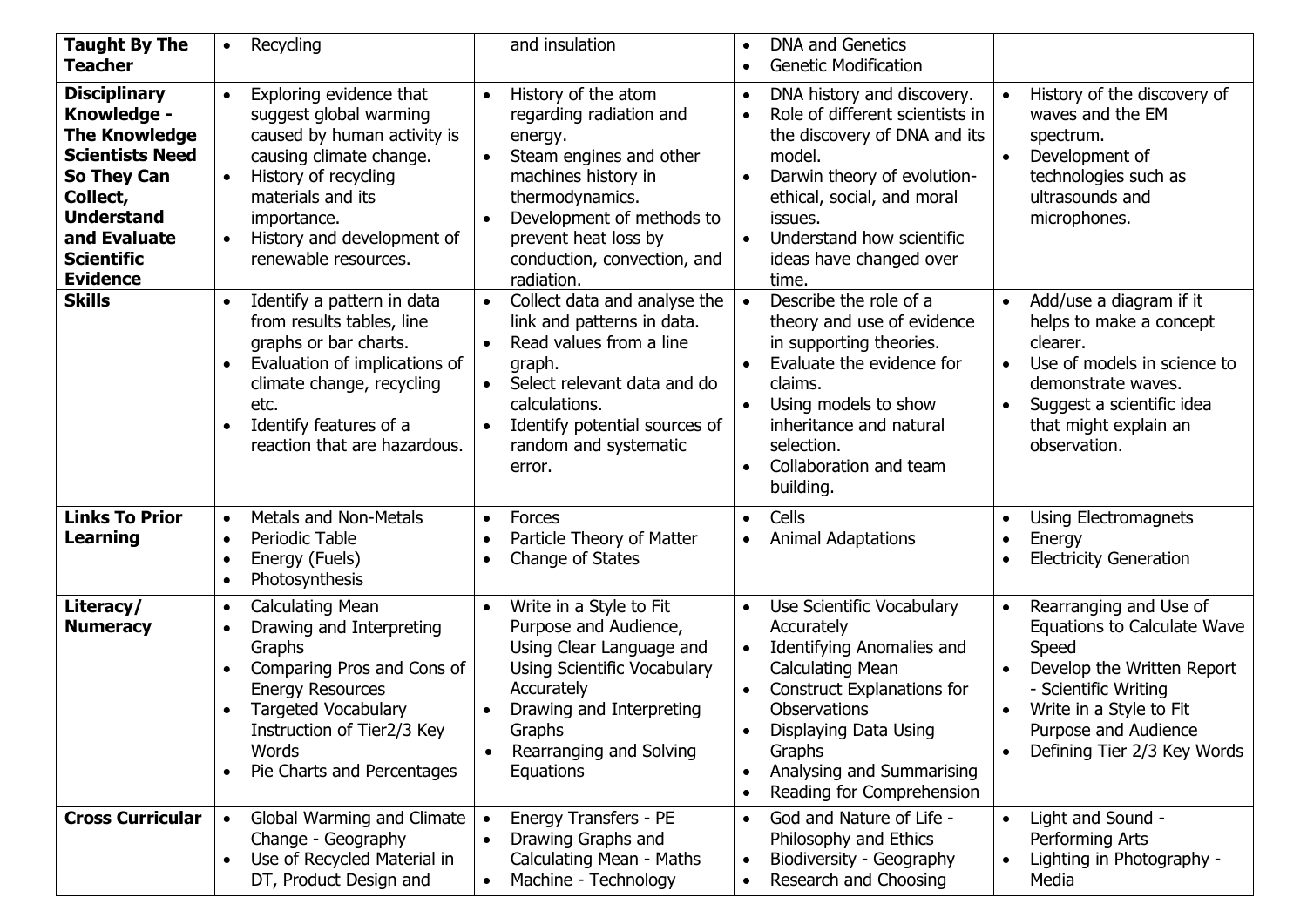|                   | Textiles<br>Displaying Data (Pie charts<br>and percentages) - Maths<br>Writing Reports - English<br>Recycling Campaign -<br><b>PSHCE</b> | Force Multipliers in Opening<br>Food Cans - Food<br>Technology | God and Nature of Life -<br>Philosophy and Ethics<br>Biodiversity - Geography<br>Research and Choosing<br>Relevant Information -<br>English/IT | Dangers of Cooking in<br>Microwaves - Food<br>Technology |
|-------------------|------------------------------------------------------------------------------------------------------------------------------------------|----------------------------------------------------------------|------------------------------------------------------------------------------------------------------------------------------------------------|----------------------------------------------------------|
| <b>Assessment</b> | Low Stake Quizzes<br>End of Unit Summative Test<br><b>ASSESSMENT 3: EARTH AND ENERGY</b>                                                 |                                                                | Low Stake Quizzes<br>End of Unit Summative Test<br><b>ASSESSMENT 4: GENES AND WAVES</b>                                                        |                                                          |

| <b>YEAR 8</b>                                                                                                                                                                                | <b>Summer 1</b>                                                                                                                                                                                                    |                                                                                                                                                                                          | <b>Summer 2</b>                                                                                                                                                                                                         |                                                                                                                                                                                                                              |  |
|----------------------------------------------------------------------------------------------------------------------------------------------------------------------------------------------|--------------------------------------------------------------------------------------------------------------------------------------------------------------------------------------------------------------------|------------------------------------------------------------------------------------------------------------------------------------------------------------------------------------------|-------------------------------------------------------------------------------------------------------------------------------------------------------------------------------------------------------------------------|------------------------------------------------------------------------------------------------------------------------------------------------------------------------------------------------------------------------------|--|
| <b>Topics</b>                                                                                                                                                                                | <b>Ecosystems</b>                                                                                                                                                                                                  | <b>Reactions 2</b>                                                                                                                                                                       | <b>Reactions</b>                                                                                                                                                                                                        | <b>Embedding Key Skills for</b><br><b>GCSE</b>                                                                                                                                                                               |  |
| <b>Substantive</b><br>Knowledge -<br><b>The Knowledge</b><br>and Concepts<br><b>Taught By The</b><br><b>Teacher</b>                                                                          | Aerobic Respiration<br>$\bullet$<br>Anaerobic Respiration<br>$\bullet$<br>Biotechnology<br>$\bullet$<br>Photosynthesis<br>$\bullet$<br>Leaves<br>$\bullet$<br><b>Plant Minerals</b><br>$\bullet$                   | <b>Chemical Reactions</b><br>$\bullet$<br><b>Acids and Alkalis</b><br>$\bullet$<br>Indicators and pH<br>$\bullet$<br>Acid Strength<br>Neutralisation<br><b>Making Salts</b>              | <b>More About Elements</b><br>$\bullet$<br><b>Chemical Reactions of</b><br>$\bullet$<br><b>Metals and Non-Metals</b><br>Metals and Acids, Oxygen<br>and Water<br><b>Metal Displacement</b><br>$\bullet$<br>Reactions    | Revision for End or Year<br>$\bullet$<br>Exams<br>Project Research: The Earth<br><b>Structure and Rocks</b><br>Research Skeletons in<br>Different Organisms (fossils)<br>Redesigning the Door/See<br>Saw Experiment (Badger) |  |
| <b>Disciplinary</b><br>Knowledge -<br><b>The Knowledge</b><br><b>Scientists Need</b><br>So They Can<br>Collect,<br><b>Understand</b><br>and Evaluate<br><b>Scientific</b><br><b>Evidence</b> | Use of biotechnological<br>$\bullet$<br>techniques to make foods<br>(bread, beer, yogurt).<br>Development and changes<br>$\bullet$<br>made in biological<br>processes.<br>New discovery or invention.<br>$\bullet$ | History of the discovery the<br>$\bullet$<br>pH scale and indicators.<br>History and development of<br>properties of chemical<br>reactions and substances.                               | History and development of<br>$\bullet$<br>properties of chemical<br>reactions and substances.<br>The principles underpinning<br>$\bullet$<br>the Mendeleev Periodic<br>Table.<br>Understand the role of a<br>theories. | History and development in<br>scientific research to solve<br>problems or deepen<br>scientific understanding.<br>Understanding the<br>principles surrounding the<br>scientific method.                                       |  |
| <b>Skills</b>                                                                                                                                                                                | Identify two variables which<br>may show a correlation.<br>HSW: Investigating factors<br>affecting photosynthesis.<br>Develop the written report<br>with scientific writing.<br>Ability to consider social,        | Developing hypothesis.<br>Carry out a method<br>$\bullet$<br>carefully and consistently.<br>Develop practical skills in a<br>$\bullet$<br>science lab and complete a<br>risk assessment. | Identifying risks and<br>$\bullet$<br>precautions in an<br>experiment.<br>Develop practical skills in a<br>science lab and complete a<br>risk assessment.<br>Use appropriate units and                                  | Design, evaluate, modify<br>and improve a model.<br>Research Skills, Exam<br>Techniques, Revision<br>techniques.<br>Devise questions and plan<br>variables.                                                                  |  |